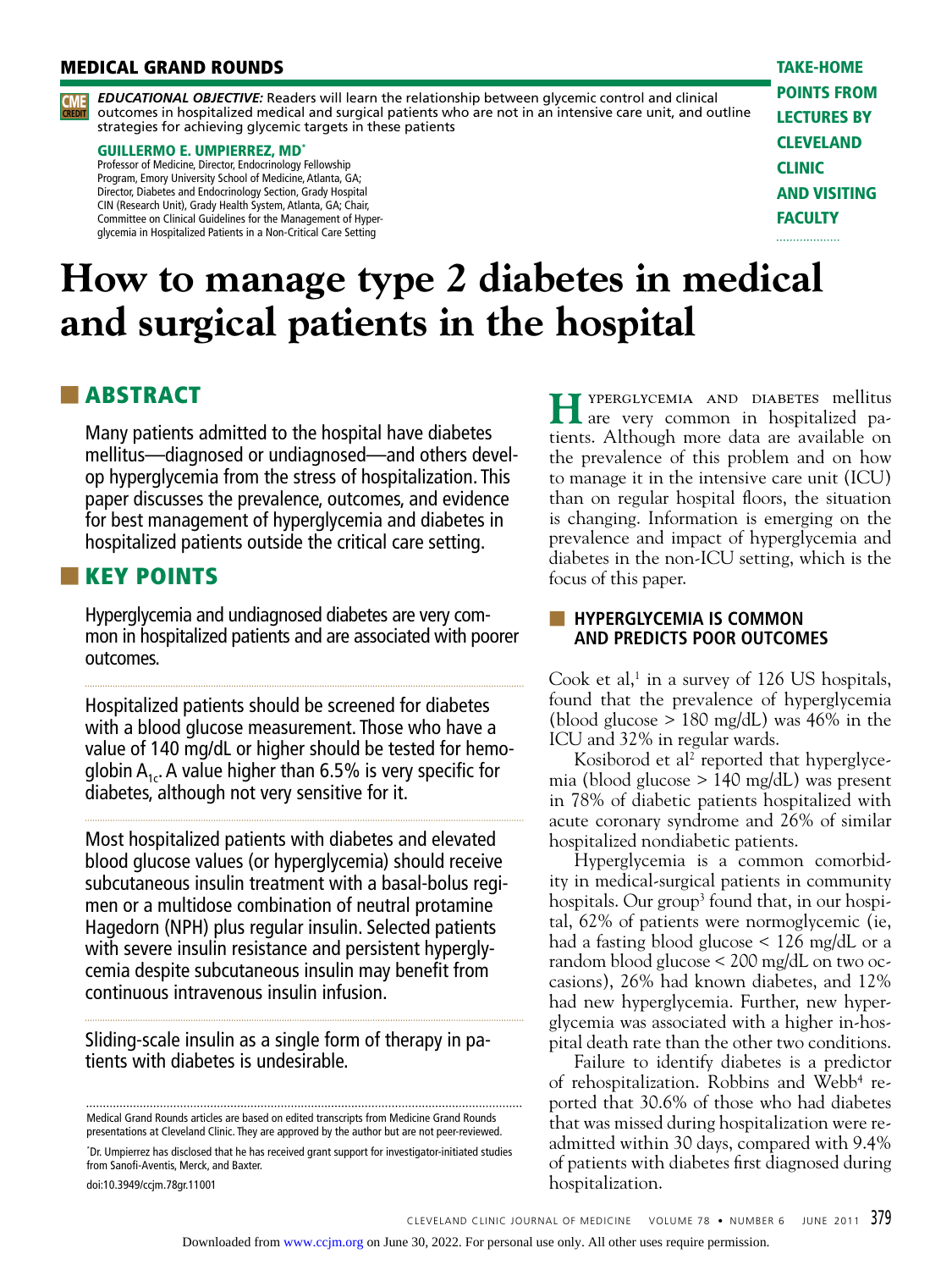# **TABLE 1**

# Categories of diabetes

| <b>TEST</b>                        | <b>NORMAL</b> | <b>PREDIABETES</b> | <b>DIABETES</b>               |
|------------------------------------|---------------|--------------------|-------------------------------|
| Hemoglobin $A_{1c}$                | $< 5.7\%$     | $5.7\% - 6.4\%$    | $\ge 6.5\%$                   |
| <b>Fasting plasma glucose</b>      | $<$ 100 mg/dL | 100-125 mg/dL      | $\geq$ 126 mg/dL              |
| 2-Hour plasma glucose <sup>a</sup> | $<$ 140 mg/dL | 140-199 mg/dL      | $\geq$ 200 mg/dL <sup>b</sup> |

<sup>a</sup> Performed during an oral glucose tolerance test b<sup>o</sup>Or random plasma glucose ≥ 200 mg/dL plus symptoms

INFORMATION FROM AMERICAN DIABETES ASSOCIATION. DIAGNOSIS AND CLASSIFICATION OF DIABETES MELLITUS. DIABETES CARE 2010; 33(SUPPL 1):S62–S69.

### ■ **WHAT DIAGNOSTIC CRITERIA SHOULD WE USE?**

#### **Blood glucose greater than 140 mg/dL**

A consensus statement from the American Association of Clinical Endocrinologists (ACE) and the American Diabetes Association (ADA)<sup>5</sup> defines in-hospital hyperglycemia as a blood glucose level greater than 140 mg/dL on admission or in the hospital. If the blood glucose is higher than this, the question arises as to whether the patient has preexisting diabetes or has stress hyperglycemia.

Hemoglobin  $A_{1c}$ is not very good by itself as a screening test, but is very specific as a follow-up test

#### **Hemoglobin A1c of 6.5% or higher**

In view of the uncertainty as to whether a patient with an elevated blood glucose level has preexisting diabetes or stress hyperglycemia, upcoming guidelines will recommend measuring the hemoglobin  $A_{1c}$  level if the blood glucose level is higher than 140 mg/dL.

A patient with an elevated blood glucose level (>140 mg/dL) whose hemoglobin  $A_{1c}$ level is 6.5% or higher can be identified as having diabetes that preceded the hospitalization. Hemoglobin  $A_{1c}$  testing can also be useful to assess glycemic control before admission and in designing an optional regimen at the time of discharge. In patients with newly recognized hyperglycemia, a hemoglobin  $A_{1c}$ measurement can help differentiate patients with previously undiagnosed diabetes from those with stress-induced hyperglycemia.

Clinicians should keep in mind that a hemoglobin  $A_{1c}$  cutoff of 6.5% identifies fewer cases of undiagnosed diabetes than does a high fasting glucose concentration, and that a level

less than 6.5% does not rule out the diagnosis of diabetes. Several epidemiologic studies<sup>6</sup> have reported a low sensitivity (44% to 66%) but a high specificity (76% to 99%) for hemoglobin  $A_{1c}$  values higher than 6.5% in an outpatient population. The high specificity therefore supports the use of hemoglobin  $A_{1c}$ to confirm the diagnosis of diabetes in patients with hyperglycemia, but the low sensitivity indicates that this test should not be used for universal screening in the hospital.

Many factors can influence the hemoglobin  $A_{1c}$  level, such as anemia, iron deficiency, blood transfusions, hemolytic anemia, and renal failure.

Until now, if patients had hyperglycemia but no prior diagnosis of diabetes, the recommendation was for an oral 2-hour glucose tolerance test shortly after discharge to confirm the diagnosis of diabetes. Norhammar et al7 performed oral glucose tolerance tests in patients admitted with acute myocardial infarction, and Matz et al<sup>8</sup> performed glucose tolerance tests in patients with acute stroke. They found that impaired glucose tolerance and undiagnosed type 2 diabetes were very common in these two groups. However, physicians rarely order oral glucose tolerance tests. We believe that hemoglobin  $A_{1c}$  will be a better tool than an oral glucose tolerance test to confirm diabetes in hyperglycemic patients in the hospital setting.

In its January 2010 recommendations,<sup>9</sup> the ADA lists criteria for the categories of normal, prediabetes, and diabetes, based on fasting and 2-hour postprandial plasma glucose levels and hemoglobin  $A_{1c}$  (**TABLE 1**).

Downloaded from [www.ccjm.org](http://www.ccjm.org/) on June 30, 2022. For personal use only. All other uses require permission.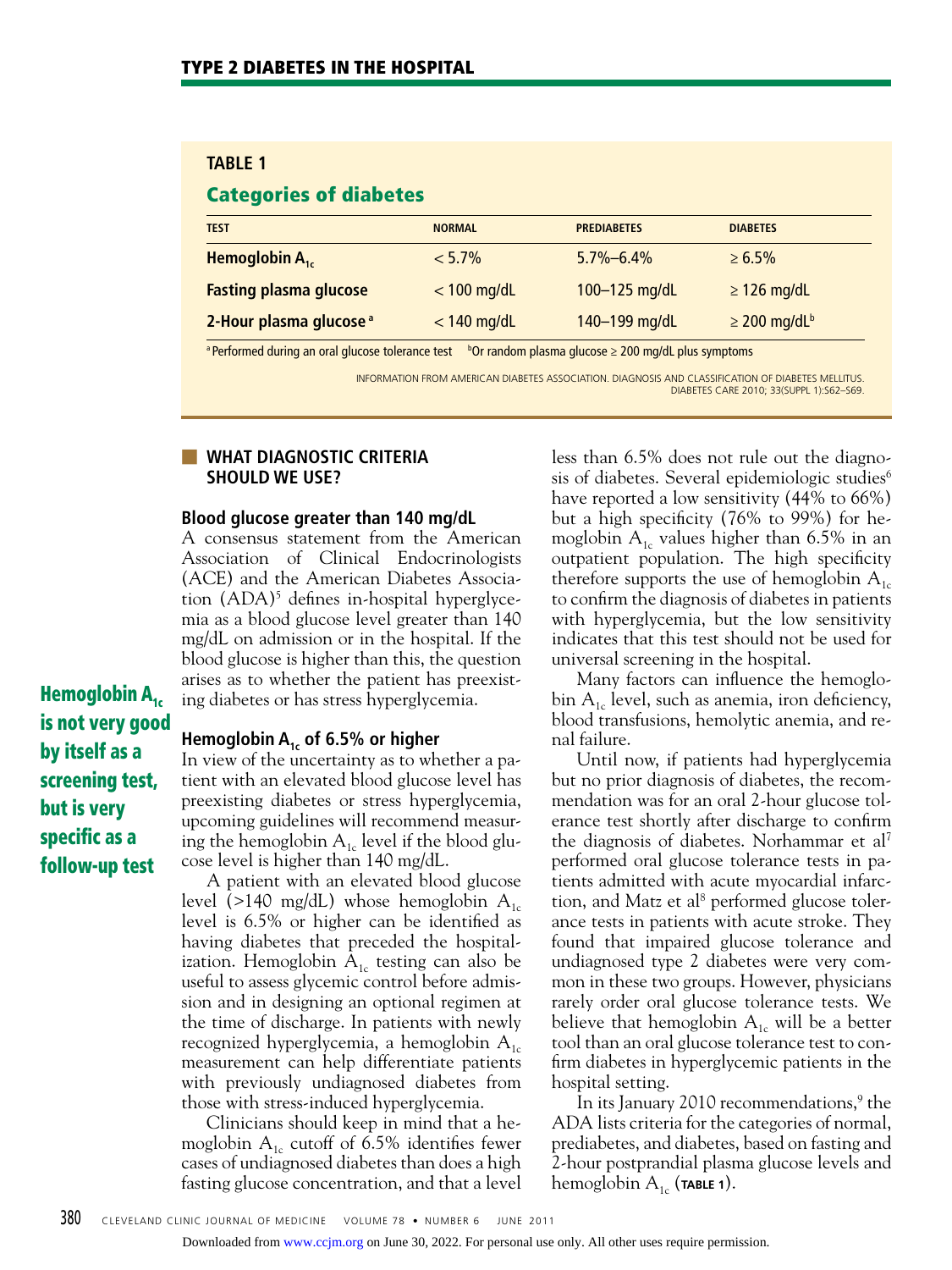# **EX WHAT IS THE ASSOCIATION BETWEEN HYPERGLYCEMIA AND OUTCOMES?**

In 2,471 patients admitted to the hospital with community-acquired pneumonia, McAlister et al<sup>10</sup> found that the rates of hospital complications and of death rose with blood glucose levels.

Falguera et al<sup>11</sup> found that, in  $660$  episodes of community-acquired pneumonia, the rates of hospitalization, death, pleural effusion, and concomitant illnesses were all significantly higher in diabetic patients than in nondiabetic patients.

Noordzij et al<sup>12</sup> performed a case-control study of 108,593 patients who underwent noncardiac surgery. The odds ratio for perioperative death was 1.19 (95% confidence interval [CI] 1.1–1.3) for every 1-mmol/L increase in the glucose level.

Frisch et al,<sup>13</sup> in patients undergoing noncardiac surgery, found that the 30-day rates of death and of in-hospital complications were all higher in patients with diabetes than without diabetes.

Our group3 identified hyperglycemia as an independent marker of in-hospital death in patients with undiagnosed diabetes. The rates of death were 1.7% in those with normoglycemia, 3.0% in those with known diabetes, and 16.0% ( $P < .01$ ) in those with new hyperglycemia.

The ACE/ADA consensus panel<sup>14</sup> set the following glucose targets for patients in the non-ICU setting:

- Pre-meal blood glucose  $\leq 140$  mg/dL
- Random blood glucose < 180 mg/dL.

On the other hand, hypoglycemia is also associated with adverse outcomes. Therefore, to avoid hypoglycemia, the insulin regimen should be reassessed if blood glucose levels fall below 100 mg/dL. New guidelines will suggest keeping the blood glucose between 100 and 140 mg/dL.

# **HOW SHOULD WE MANAGE HYPERGLYCEMIA IN THE NON-ICU SETTING?**

The ACE/ADA guidelines recommend subcutaneous insulin therapy for most medicalsurgical patients with diabetes, reserving intravenous insulin therapy for hyperglycemic crises and uncontrolled hyperglycemia.14

Oral antidiabetic agents are not generally recommended, as we have no data to support their use in the hospital. Another argument against using noninsulin therapies in the hospital is that sulfonylureas, especially glyburide (Diabeta, Micronase) are a major cause of hypoglycemia. Metformin (Glucophage) is contraindicated in decreased renal function, in hemodynamic instability, in surgical patients, and with the use of iodinated contrast dye. Thiazolidinediones are associated with edema and congestive heart failure, and they take up to 12 weeks to lower blood glucose levels. Alpha-glucosidase inhibitors are weak glucoselowering agents. Also, therapies directed at glucagon-like-protein 1 can cause nausea and have a greater effect on postprandial glucose.<sup>14</sup>

The two main options for managing hyperglycemia and diabetes in the non-ICU setting are short-acting insulin on a sliding scale and basal-bolus therapy, the latter with either NPH plus regular insulin or long-acting plus rapid-acting insulin analogues.

# **Basal-bolus vs sliding scale insulin: The RABBIT-2 trial**

In the RABBIT 2 trial (Randomized Basal **Reassess the** Bolus Versus Sliding Scale Regular Insulin *insulin regimen* in Patients With Type 2 Diabetes Mellitus),<sup>15</sup> our group compared the efficacy and safety of **if blood glucose** a basal-bolus regimen and a sliding-scale regi- **levels fall** men in 130 hospitalized patients with type 2 diabetes treated with diet, with oral hypoglycemic agents, or with both. Oral antidiabetic drugs were discontinued on admission, and patients were randomized to one of the treatment groups.

In the basal-bolus group, the starting total daily dose was 0.4 U/kg/day if the blood glucose level on admission was between 140 and 200 mg/dL, or 0.5 U/kg/day if the glucose level was between 201 and 400 mg/dL. Half of the total daily dose was given as insulin glargine (Lantus) once daily, and the other half was given as insulin glulisine (Apidra) before meals. These doses were adjusted if the patient's fasting or pre-meal blood glucose levels rose above 140 mg/dL or fell below 70 mg/ dL.

The sliding-scale group received regular insulin four times daily (before meals and at

below 100 mg/dL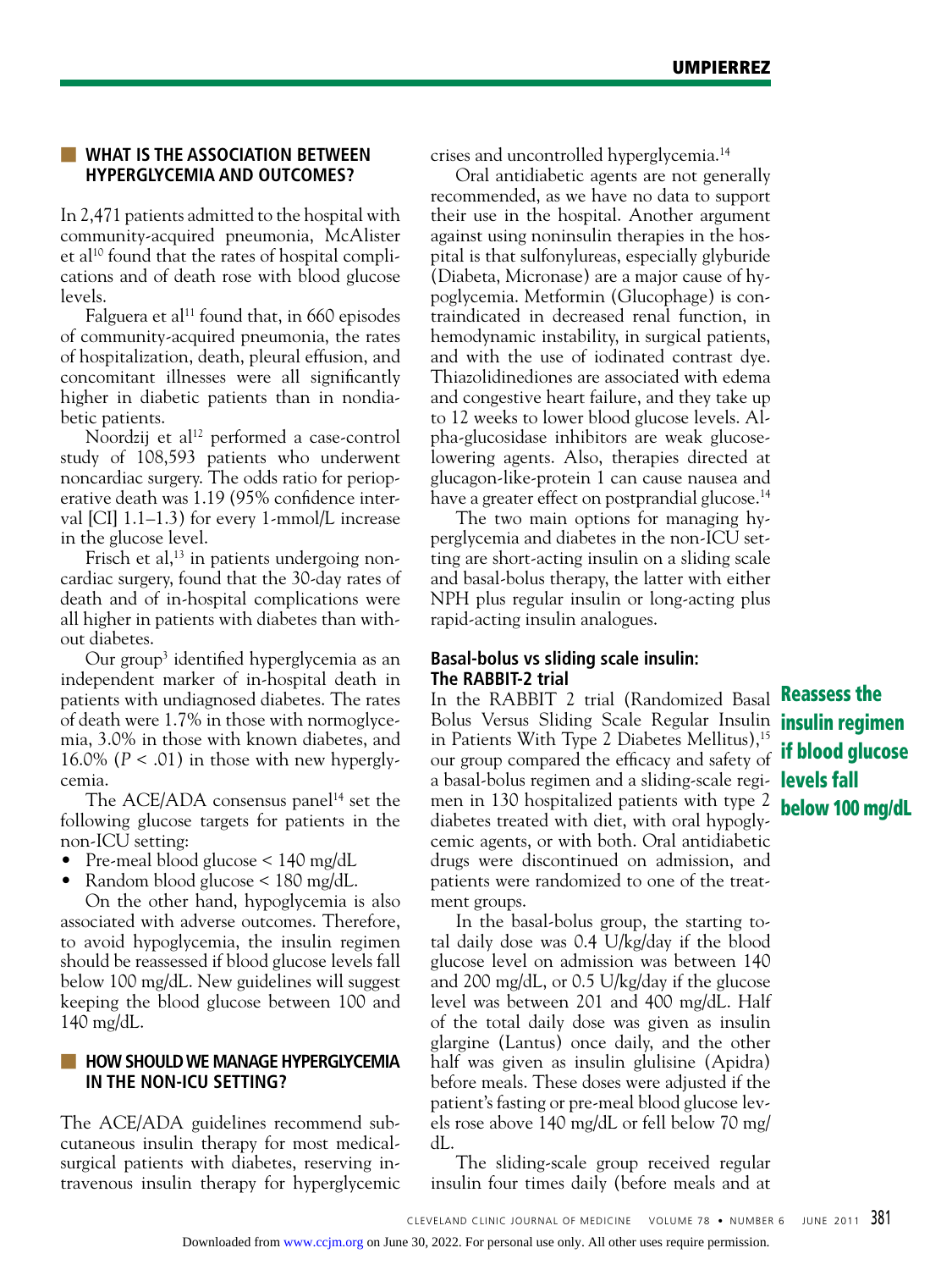bedtime) for glucose levels higher than 140 mg/dL; the higher the level, the more they got.

The basal-bolus regimen was better than sliding-scale regular insulin. At admission, the mean glucose values and hemoglobin  $A_{1c}$  values were similar in both groups, but the mean glucose level on therapy was significantly lower in the basal-bolus group than in the sliding-scale group,  $166 \pm 32$  mg/dL vs 193 ± 54 mg/dL, *P* < .001). About two-thirds of the basal-bolus group achieved a blood glucose target of less than 140 mg/dL, compared with only about one-third of the sliding-scale group. The basal-bolus group received more insulin, a mean of 42 units per day vs 12.5 units per day in the sliding-scale group. Yet the incidence of hypoglycemia was 3% in both groups.

# **NPH plus regular vs detemir plus aspart: The DEAN trial**

Several long-acting insulin analogues are available and have a longer duration of action than NPH. Similarly, several newer rapidacting analogues act more rapidly than regular insulin. Do these pharmacokinetic advantages matter? And do they justify the higher costs of the newer agents?

In the randomized Insulin Detemir Versus NPH Insulin in Hospitalized Patients With Diabetes (DEAN) trial, $16$  we compared two regimens: detemir plus aspart in a basal-bolus regimen, and NPH plus regular insulin in two divided doses, two-thirds of the total daily dose in the morning before breakfast and onethird before dinner, both doses in a ratio of two-thirds NPH and one-third regular, mixed in the same syringe. We recruited 130 patients with type 2 diabetes mellitus who were on oral hypoglycemic agents or insulin therapy.

NPH plus regular was just as good as detemir plus aspart in improving glycemic control. Blood glucose levels fell during the first day of therapy and were similar in both groups throughout the trial, as measured before breakfast, lunch, and dinner and at bedtime. The mean total daily insulin dose was not significantly different between treatment groups: 56 ± 45 units in the basal-bolus detemir-aspart group and  $45 \pm 32$  units in the NPH-regular group. However, the basal-bolus group received significantly more short-acting insulin:

 $27 \pm 20$  units a day of aspart vs  $18 \pm 14$  units of regular.

Somewhat fewer patients in the NPHregular group had episodes of hypoglycemia, although the difference between groups was not statistically significant.

In a univariate analysis of the RABBIT-2 and DEAN trials,<sup>17</sup> factors that predicted a blood glucose level less than 60 mg/dL were older age, lower body weight, higher serum creatinine level, and previous insulin therapy. Factors that were not predictive were the hemoglobin  $A_{1c}$  level and the enrollment blood glucose level. Based on these data, we believe that to reduce the rate of hypoglycemia, lower insulin doses are needed in elderly patients and patients with renal impairment, and that if patients have been taking insulin before they come to the hospital, the dose should be cut back by about 25% while they are hospitalized.

# **Basal-bolus vs sliding-scale insulin for surgical patients: The RABBIT 2 Surgery trial**

Does better glucose control in surgical patients affect outcomes in patients undergoing general surgery? To find out, we performed a prospective, multicenter, randomized, openlabel trial in general surgery patients not in the ICU.18 We recruited and randomized 211 patients with type 2 diabetes who were on diet therapy or oral hypoglycemic agents or insulin in low doses  $(< 0.4$  U/kg/day).

Oral drugs were discontinued on admission, and patients were randomized to receive either a basal-bolus regimen of glargine plus glulisine or regular insulin on a sliding scale. The basal-bolus group got 0.5 U/kg/day, half of it as glargine once daily and half as glulisine before meals. The total daily dose was reduced to 0.3 U/kg/day in patients age 70 and older or who had a serum creatinine level of 2.0 mg/dL or higher.

The goal was to maintain fasting and premeal glucose concentrations between 100 and 140 mg/dL. The total daily dose was raised by 10% (mostly in the glargine dose) if the blood glucose level was in the range of 141 to 180 mg/dL, and by 20% if the glucose level was higher than 181 mg/dL. The dose was decreased by 10% for glucose levels between 70 and 99 mg/dL, was decreased by 20% if the

Oral antidiabetic agents are not generally recommended in the hospital

Downloaded from [www.ccjm.org](http://www.ccjm.org/) on June 30, 2022. For personal use only. All other uses require permission.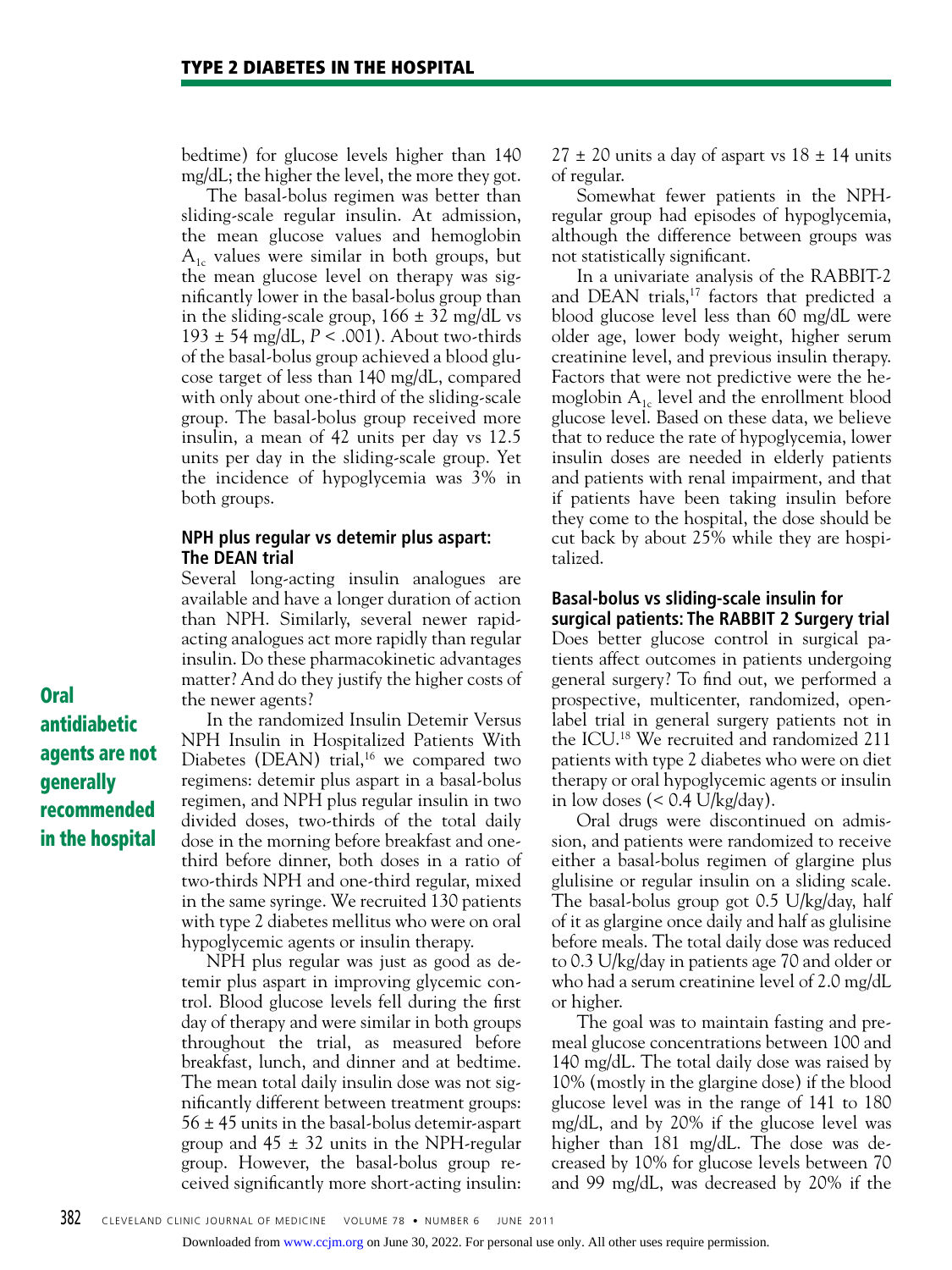glucose level was between 40 and 69, and was held if the glucose level was lower than 40 mg/ dL. If a patient was not able to eat, insulin glulisine was held until meals were resumed.

The sliding-scale group received regular insulin four times a day for blood glucose levels higher than 140 mg/dL.

The primary outcomes measured were the difference between groups in mean daily blood glucose concentration and a composite of hospital complications including postoperative wound infection, pneumonia, respiratory failure, acute renal failure, and bacteremia. Secondary outcomes were differences between groups in mean fasting and pre-meal blood glucose, number of hypoglycemic episodes (blood glucose < 70 mg/dL), hyperglycemic episodes (blood glucose  $> 200$  mg/dL), length of hospital stay, need for intensive care, and rate of complications including wound infection, pneumonia, acute renal failure, and death.

Blood glucose levels were significantly lower in the basal-bolus group through the first 7 days after randomization, as measured before breakfast, lunch, and dinner, and at bedtime, and then they converged.

More patients in the sliding-scale group had hospital complications, 26 vs 9, *P* = .003. On the other hand, more patients in the basalbolus group had episodes of hypoglycemia: 24 (23%) vs 5 (4.7%) had episodes of less than 70 mg/dL (*P* < .001), 12 (12%) vs 2 (1.9%) had episodes of less than 60 mg/dL (*P* = .005), and 4 (3.8%) vs 0 had episodes of less than 40 mg/ dL  $(P = .057)$ . The mean total daily dose of insulin was 33.4 units in the basal-bolus group and 12.3 units in the sliding-scale group.

# **WHAT HAVE WE LEARNED?**

**Don't use a sliding-scale regimen as a single agent in patients with diabetes.** Glycemic control is better with a basal-bolus regimen than with a sliding-scale regimen, and a basalbolus insulin regimen is preferred for most patients with hyperglycemia.

**The old human insulins (ie, regular and NPH) are still good** and improve glycemic control as well as the new basal insulin analogues (detemir and aspart) do.

**Improved control may reduce the rate of hospital complications,** according to preliminary evidence. More studies are under way.

**One size does not fit all.** Those who are elderly or who have impaired renal function should receive lower doses of insulin, eg, 0.3 U/kg/day instead of 0.5 U/kg/day. Those who are on insulin should have their dose decreased when they are admitted to the hospital. Perhaps lean patients with type 2 diabetes should also have a lower dose.

Most hospitalized patients with diabetes and elevated blood glucose values (or hyperglycemia) should receive subcutaneous insulin treatment with a basal-bolus regimen or a multidose combination of NPH plus regular insulin. Selected patients with severe insulin resistance and persistent hyperglycemia despite subcutaneous insulin may benefit from continuous intravenous insulin infusion.

**Patients treated with insulin at home should continue to receive insulin therapy in the hospital.** However, the insulin dosage should be reduced by about 25% to allow for lower food intake.

# **QUESTIONS FOR FURTHER STUDY**

# **Should we modify the standard basal-bolus regimen?**

In a typical basal-bolus regimen, patients get **regular** 50% of their total daily insulin dose in the form of a basal injection and 50% in the form of rapid-acting boluses before meals. However, just as good as for a variety of reasons, hospitalized patients do not eat very much. Thus, a 50-50 basal-bolus regimen may not be ideal for patients with **aspart in** poor oral intake.

In the Basal-PLUS trial, currently under way, we are comparing the safety and effica- **glycemic** cy of a daily dose of basal insulin (glargine) control plus correction doses of a rapid-acting insulin analogue (glulisine) on a sliding scale and a standard basal-bolus regimen in medical and surgical patients.

#### **Does one glycemic target fit all patients?**

Falciglia et al<sup>19</sup> found an association between hyperglycemia and death in patients with unstable angina, arrhythmias, stroke, pneumonia, gastrointestinal bleeding, respiratory failure, sepsis, acute renal failure, and congestive heart failure. However, they found no such association in patients with chronic obstruc-

NPH plus insulin was detemir plus improving